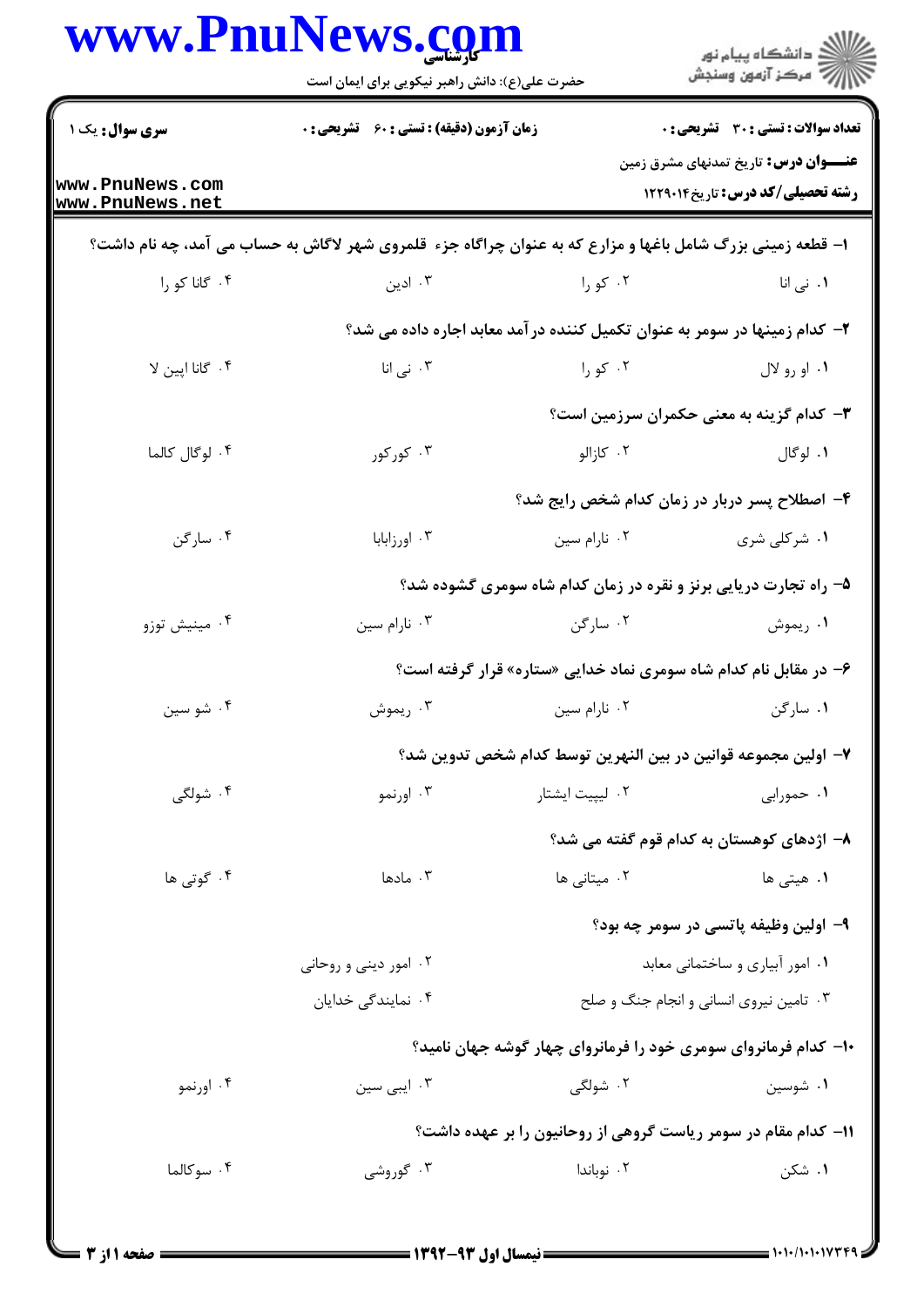## **WWW PnuNews com**

|                                    | www.PnuNews.com<br>حضرت علی(ع): دانش راهبر نیکویی برای ایمان است          |                               | ر<br>دانشڪاه پيام نور)<br>ا∛ مرڪز آزمون وسنڊش                                             |  |
|------------------------------------|---------------------------------------------------------------------------|-------------------------------|-------------------------------------------------------------------------------------------|--|
| <b>سری سوال : ۱ یک</b>             | <b>زمان آزمون (دقیقه) : تستی : 60 ٪ تشریحی : 0</b>                        |                               | تعداد سوالات : تستي : 30 - تشريحي : 0                                                     |  |
| www.PnuNews.com<br>www.PnuNews.net |                                                                           |                               | <b>عنــــوان درس:</b> تاریخ تمدنهای مشرق زمین<br><b>رشته تحصیلی/کد درس:</b> تاریخ ۱۲۲۹۰۱۴ |  |
|                                    |                                                                           |                               | ۱۲- کدام رب النوع سومری به شکل مار ترسیم شده است؟                                         |  |
| ۰۴ تموز                            | ۰۳ شمش                                                                    | ۰۲ نین گیر سو                 | ۱. مردوک                                                                                  |  |
|                                    |                                                                           |                               | ۱۳- دوره ی تاریخی با پیدایش کدام قوم آغاز می شود؟                                         |  |
| ۰۴ هيتي                            | ۰۳ سومر                                                                   | ۰۲ مصر                        | ۰۱ آشور                                                                                   |  |
|                                    | ۱۴- در فال بینی سومری ها بیش از همه از کدام مورد استفاده می شد؟           |                               |                                                                                           |  |
|                                    | ۰۲ حرکات و رفتار حیوانات                                                  |                               | ۰۱ ستارگان                                                                                |  |
|                                    | ۰۴ امعاء و احشاء جانوران                                                  |                               | ۰۳ علائم تولد و خواب                                                                      |  |
|                                    |                                                                           |                               | 1۵– اومیا برابر با کدام گزینه است؟                                                        |  |
|                                    | ۰۲ سمتی اداری در سومر                                                     | ٠١. كاهنان مسول اجراى قوانين  |                                                                                           |  |
|                                    | ۰۴ شاگردان مدرسه سومری                                                    | ۰۳ رئیس مدرسه سومری           |                                                                                           |  |
|                                    |                                                                           |                               | ۱۶– نخستین اسناد کتبی سومر در کجا پیدا شده است؟                                           |  |
| ۰۴ اریدو                           | ۰۳ نیپور                                                                  |                               | ۰۱ نینوا می ازدی به این کار ک                                                             |  |
|                                    |                                                                           |                               | ۱۷– الواح قوانین کشف شده در تل حرمل متعلق به کدام دوره تاریخی است؟                        |  |
| ۰۴ دوره قبل از حمورابی             | ۰۳ دوره حمورابی                                                           | ۰۲ دوره سومری                 | ۰۱ دوره اکدی                                                                              |  |
|                                    |                                                                           |                               | 18− از مجموعه قوانین لیپیت ایشتار چند ماده باقی مانده است؟                                |  |
| 117.5                              | $Y \in \mathcal{X}$                                                       | $\mathbf{y} \cdot \mathbf{y}$ | 177.1                                                                                     |  |
|                                    |                                                                           |                               | ۱۹- تقسیمات کشوری سومر برای اولین بار در زمان چه کسی اتفاق افتاد؟                         |  |
| ۰۴ اورنمو                          | ۰۳ شولگی                                                                  | ۰۲ اتوهگل                     | ۰۱ سارگن                                                                                  |  |
|                                    | <b>۲۰</b> - زیباترین و جامع ترین اثر باقی مانده از ادبیات سومری کدام است؟ |                               |                                                                                           |  |
|                                    | ۰۲ داستان گیل گمش                                                         |                               | ۰۱ اسطوره آفرینش                                                                          |  |
|                                    | ۰۴ داستان طوفان                                                           |                               | ۰۳ ایشتار در جهان زیرین                                                                   |  |
|                                    |                                                                           |                               | <b>۲۱</b> – شهربابل توسط کدام شخص بنا نهاده شد؟                                           |  |
| ۰۴ سومو ابوم                       | ۰۳ سارگن اکدی                                                             | ۰۲ حمورابی                    | ۰۱ سوموئل لارسائی                                                                         |  |